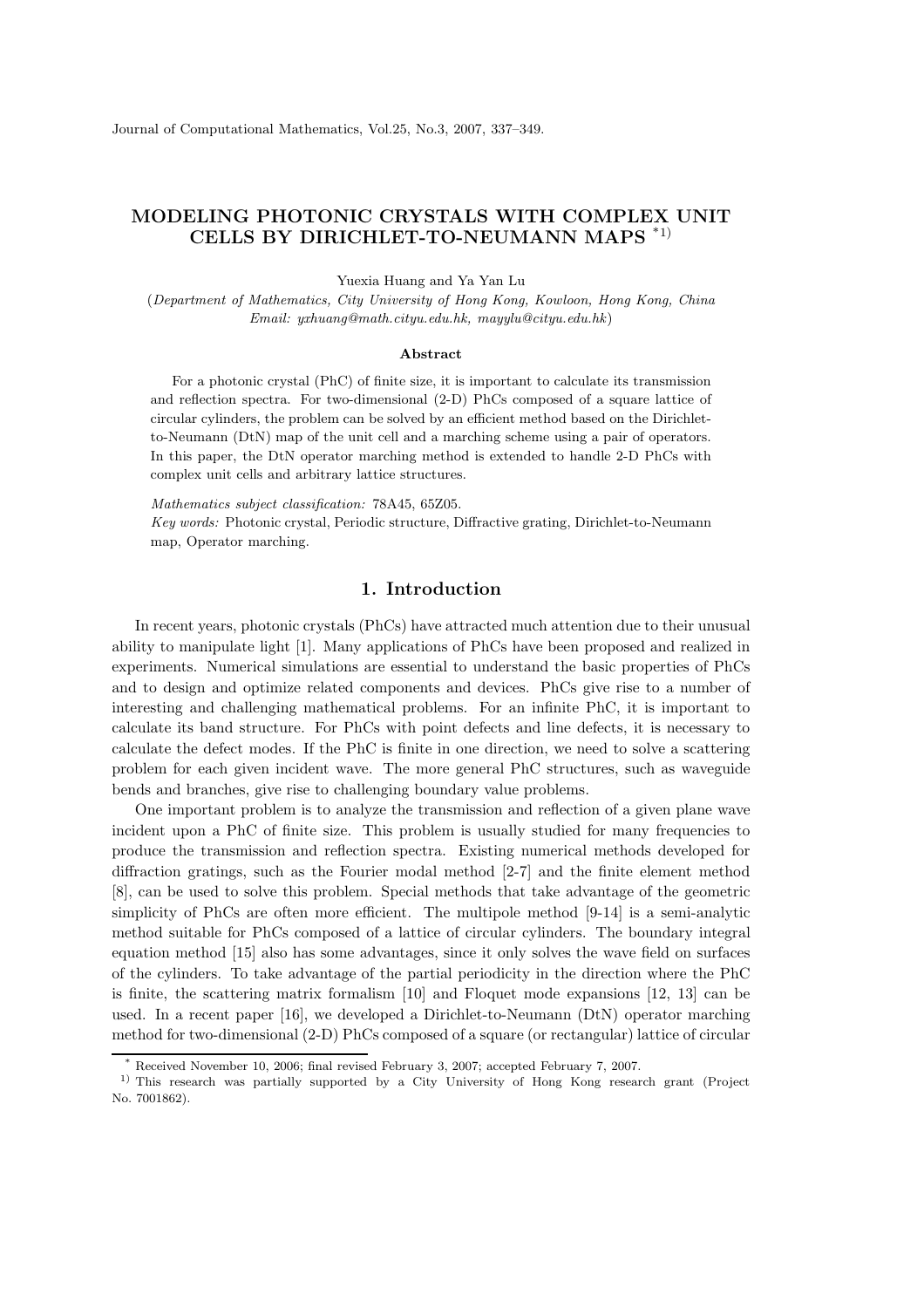cylinders. The method takes full advantage of the geometric simplicity of a typical PhC. It uses a cylindrical wave expansion to construct the DtN map of the unit cell and to march two operators from one side of the PhC to another. A discretization in the unit cell is completely avoided. Compared with the multipole and the boundary integral equation methods, the DtN marching method is simpler, since it does not need sophisticated lattice sums techniques.

In this paper, we extend the DtN operator marching method to 2-D PhCs with general lattice structures and complex unit cells. By a complex unit cell, we refer to a unit cell containing more than one possibly different cylinders. While a complex unit cell can be divided into a few sub-cells each containing only one cylinder, the PhC is not periodic on the scale of the sub-cells. The additional freedom associated with different types of sub-cells can be used to design new devices, such as the photonic crystal resonator arrays in [17]. For PhCs with complex unit cells, we develop a merging technique that computes the DtN map of the complex unit cell from the DtN maps of its sub-cells. We also develop a shifting strategy for arbitrary 2-D lattices. The method works particularly well for the important case of triangular lattices. The efficiency and accuracy of our method are illustrated by a number of numerical examples.

# 2. The DtN Operator Marching Method

We consider a two-dimensional  $(2-D)$  photonic crystal (PhC) that is infinite in the x-direction and finite in the y-direction. The structure is periodic in x with period  $L$  and limited in y for  $0 < y < D$ , where D is the width of the PhC. For  $y < 0$  (the bottom) and  $y > D$  (the top), we assume that the medium is homogeneous with constant refractive index  $n_b$  and  $n_0$ , respectively. For an incident wave given in  $y > D$ , the scattering problem is to calculate the reflected wave in  $y > D$  and the transmitted wave in  $y < 0$ .

For the E-polarization, the z-component of the time-harmonic electric field, denoted by  $u$ in this paper, satisfies the following Helmholtz equation

$$
\frac{\partial^2 u}{\partial x^2} + \frac{\partial^2 u}{\partial y^2} + k_0^2 n^2 u = 0,
$$
\n(2.1)

where  $n = n(x, y)$  is the refractive index function and  $k_0$  is the free space wavenumber. For a plane incident wave, the scattering problem can be formulated as a boundary value problem of Eq. (2.1) in the rectangular domain given by  $0 < x < L$  and  $0 < y < D$ . For  $y > D$ , we have  $u = u^{(r)} + u^{(i)}$ , where  $u^{(i)}$  and  $u^{(r)}$  are the incident and reflected waves given by

$$
u^{(i)}(x,y) = e^{i[\alpha_0 x - \beta_0 (y - D)]}, \quad u^{(r)}(x,y) = \sum_{j=-\infty}^{\infty} R_j e^{i[\alpha_j x + \beta_j (y - D)]}, \quad y > D,
$$
 (2.2)

where  $\beta_0$  is positive and  $R_j$  is an unknown reflection coefficient. If we denote  $\theta_0$  the angle between the wave vector  $(\alpha_0, -\beta_0)$  and the y-axis, then

$$
\alpha_0 = k_0 n_0 \sin \theta_0
$$
,  $\beta_0 = k_0 n_0 \cos \theta_0$ ,  $\alpha_j = \alpha_0 + \frac{2j\pi}{L}$ ,  $\beta_j = \sqrt{k_0^2 n_0^2 - \alpha_j^2}$ .

For  $y < 0$ , we have only a transmitted wave given by

$$
u = u^{(t)}(x, y) = \sum_{j=-\infty}^{\infty} T_j e^{i[\alpha_j x - \gamma_j y]},
$$
 for  $y < 0$  and  $\gamma_j = \sqrt{k_0^2 n_b^2 - \alpha_j^2}$ ,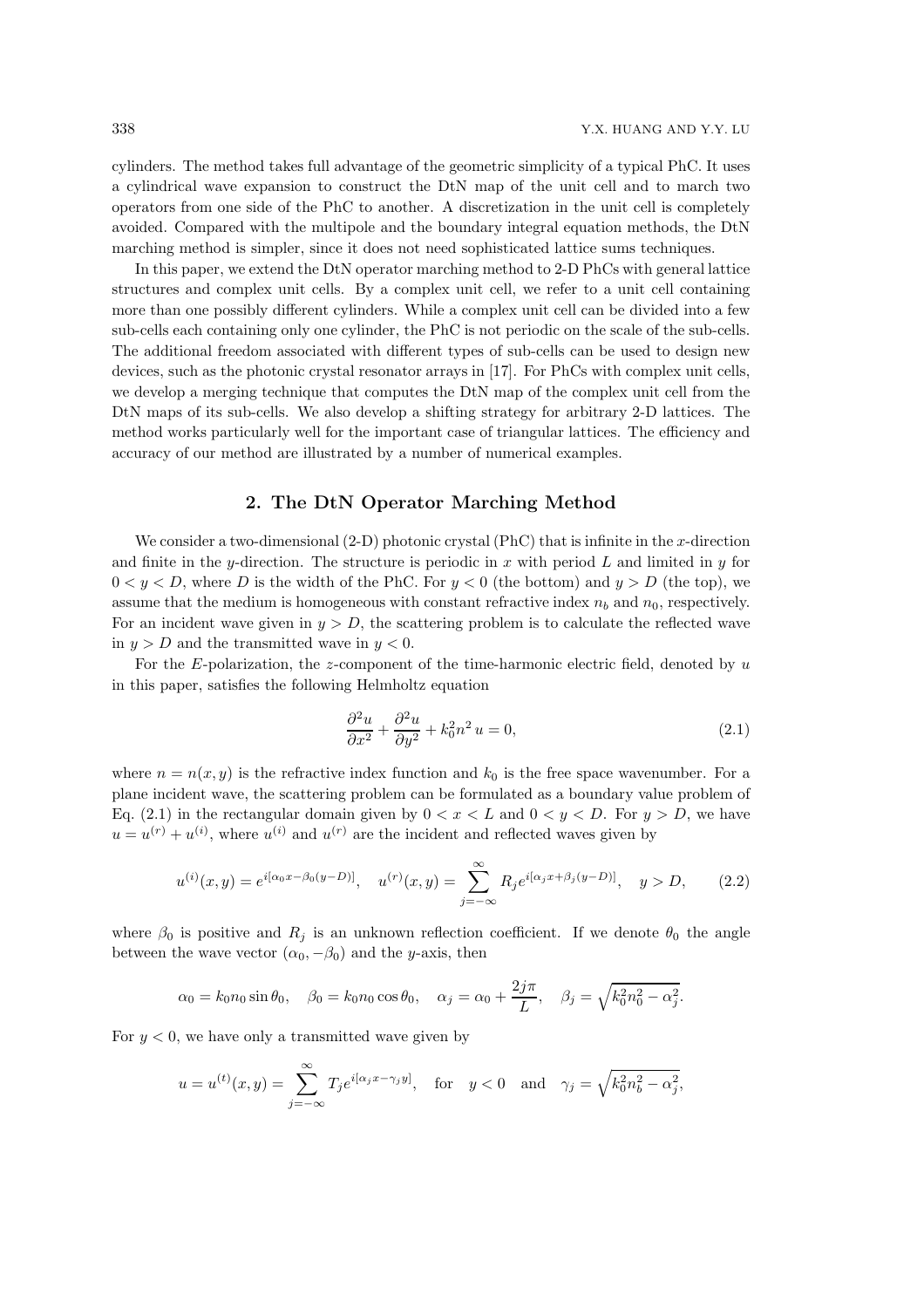where  $T_j$  is an unknown transmission coefficient. The periodicity of the structure in the x direction gives rise to the following quasi-periodic conditions:

$$
u(L, y) = \rho u(0, y), \quad \frac{\partial u}{\partial x}(L, y) = \rho \frac{\partial u}{\partial x}(0, y), \tag{2.3}
$$

where  $\rho = e^{i\alpha_0 L}$ . With a proper definition of two operators  $\tilde{S}_0$  and  $\tilde{S}_b$  [18, 16], the boundary conditions at  $y = 0$  and  $y = D$  can be written down as:

$$
\frac{\partial u}{\partial y} = -i\tilde{S}_b u, \quad y = 0,
$$
\n(2.4)

$$
\frac{\partial u}{\partial y} = i\tilde{S}_0 u - 2i\beta_0 e^{i\alpha_0 x}, \quad y = D.
$$
\n(2.5)

As a standard diffractive optics problem, the boundary value problem (2.1)-(2.5) can be solved by many existing numerical methods [2-8]. However, most of these methods fail to take advantage of the geometric simplicity of photonic crystals, since they are not specially designed for these PhCs. The DtN operator marching method was originally developed for waveguide problems [19]. It relies on two operators Q and Y defined at any fixed  $y_*$  as

$$
Q(y_*)u(x,y_*) = \frac{\partial u}{\partial y}(x,y_*), \quad Y(y_*)u(x,y_*) = u(x,0), \tag{2.6}
$$

where u is an arbitrary solution of  $(2.1)$  satisfying  $(2.3)$  and  $(2.4)$ . Condition  $(2.5)$  is excluded in the above definition. Thus,  $Q$  and  $Y$  are defined for the infinitely many solutions of  $(2.1)$ together with  $(2.3)$  and  $(2.4)$ . The operator Q is the global DtN map which maps the Dirichlet data u to the Neumann data  $\partial_{\nu}u$ . The operator Y is the fundamental solution (FS) operator. The main idea is to march these two operators (which are approximated by matrices) from  $y = 0$  to  $y = D$ . At  $y = 0$ , the boundary condition (2.4) gives rise to  $Q(0) = -i\tilde{S}_b$ . The definition of Y implies that  $Y(0) = I$ , where I is the identity operator. If we know  $Q(D)$ , then the condition (2.5) gives rise to the following equation for solving the total field at  $y = D$ :

$$
[Q(D) - i\tilde{S}_0]u(x, D) = -2i\beta_0 e^{i\alpha_0 x}.
$$
\n(2.7)

The reflected wave is obtained from subtracting the incident wave from the total wave field, that is

$$
u^{(r)}(x, D+) = u(x, D) - u^{(i)}(x, D+) = u(x, D) - e^{i\alpha_0 x}.
$$
\n(2.8)

To find the transmitted wave, we need the operator  $Y(D)$ . We have

$$
u^{(t)}(x, 0-) = u(x, 0) = Y(0) u(x, D).
$$
\n(2.9)

To present the marching scheme, we divide  $u$  as

$$
0=y_0
$$

For a photonic crystal, the rectangular region  $\Omega_j = \{(x, y) | 0 < x < L, y_j < y < y_{j+1}\}\$ usually corresponds to a unit cell. To march the operator Q and Y from  $y_j$  to  $y_{j+1}$ , the reduced DtN map  $M$  is required. The operator  $M$  is defined by

$$
M\begin{bmatrix} u_j \\ u_{j+1} \end{bmatrix} = \begin{bmatrix} M_{11} & M_{12} \\ M_{21} & M_{22} \end{bmatrix} \begin{bmatrix} u_j \\ u_{j+1} \end{bmatrix} = \begin{bmatrix} \partial_y u_j \\ \partial_y u_{j+1} \end{bmatrix},
$$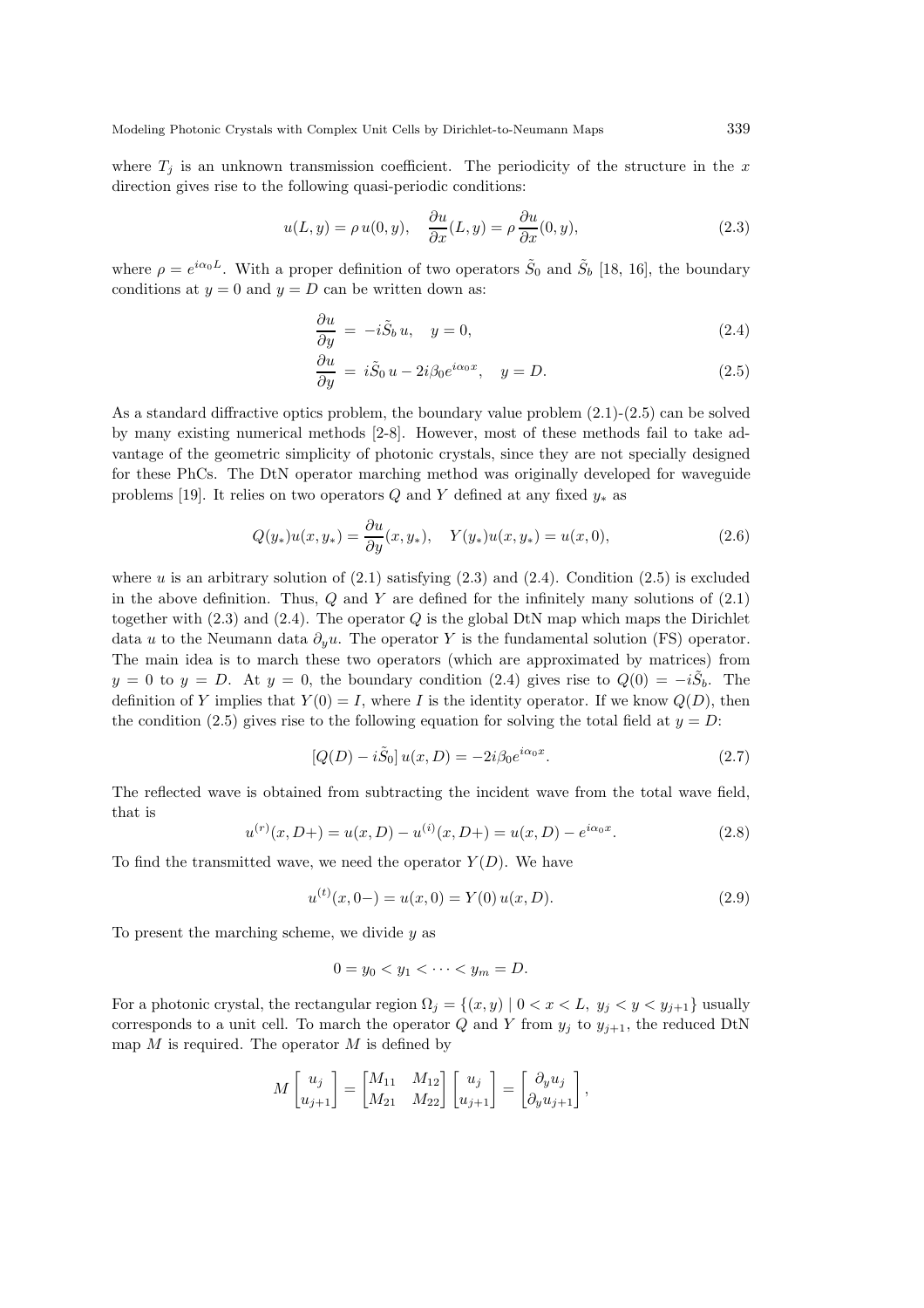where u is any solution of (2.1) and (2.3),  $u_j = u(x, y_j)$ ,  $\partial_y u_j = \partial_y u(x, y_j)$ , etc. In the above, we have a  $2 \times 2$  partition of the matrix operator M. Each block of M, i.e.,  $M_{ij}$ , is an operator acting on functions of x (for  $0 < x < L$ ). From the definitions of Q, Y and M, the following marching formulas can be easily derived [16]:

$$
Q(y_{j+1}) = M_{22} + M_{21} [Q(y_j) - M_{11}]^{-1} M_{12},
$$
\n(2.10)

$$
Y(y_{j+1}) = Y(y_j)[Q(y_j) - M_{11}]^{-1}M_{12}.
$$
\n(2.11)

The operator M can be constructed from another DtN map  $\Lambda$  which is the DtN map of the unit cell  $\Omega_j$ . Let  $\Gamma_j$  be the boundary of  $\Omega_j$ . The operator  $\Lambda$  maps u on  $\Gamma_j$  to the normal derivative of u on  $\Gamma_j$ , where u is any solution of the Helmholtz equation (2.1). More precisely, we have

$$
\Lambda \begin{bmatrix} u_j \\ v_{0j} \\ v_{1j} \\ u_{j+1} \end{bmatrix} = \begin{bmatrix} \partial_y u_j \\ \partial_x v_{0j} \\ \partial_x v_{1j} \\ \partial_y u_{j+1} \end{bmatrix},
$$

where  $v_{0j} = u(0, y)$ ,  $v_{1j} = u(L, y)$  for  $y_j < y < y_{j+1}$ ,  $\partial_x v_{0j} = \partial_x u(0, y)$ , etc. For rectangular unit cells, the normal derivative on the boundary is simply taken to be the partial derivative with respect to x or y. If we partition  $\Lambda$  as  $4 \times 4$  blocks and use the quasi-periodic conditions  $(2.3)$  to eliminate  $v_{0j}$  and  $v_{1j}$ , we obtain [16]

$$
M = \begin{bmatrix} \Lambda_{11} & \Lambda_{14} \\ \Lambda_{41} & \Lambda_{44} \end{bmatrix} + \begin{bmatrix} C_1 D_1 & C_1 D_2 \\ C_2 D_1 & C_2 D_2 \end{bmatrix},
$$
(2.12)

where  $C_1$ ,  $C_2$ ,  $D_1$  and  $D_2$  are operators given by

$$
C_1 = \Lambda_{12} + \rho \Lambda_{13}, \quad C_2 = \Lambda_{42} + \rho \Lambda_{43},
$$
  
\n
$$
D_0 = \rho \Lambda_{22} + \rho^2 \Lambda_{23} - \Lambda_{32} - \rho \Lambda_{33},
$$
  
\n
$$
D_1 = D_0^{-1} (\Lambda_{31} - \rho \Lambda_{21}), \quad D_2 = D_0^{-1} (\Lambda_{34} - \rho \Lambda_{24}).
$$

For unit cells containing a single circular cylinder, a matrix approximation to  $\Lambda$  can be constructed from the cylindrical wave expansion for solutions of the Helmholtz equation [16]. If  $N$ collocation points are used for  $0 < x < L$ , the operators Q, Y and  $M_{ij}$  are all approximated by  $N \times N$  matrices. Typically, accurate results can be obtained with  $N < 10$ .

### 3. DtN Map for Complex Unit Cells

In many situations, the basic period of a PhC is a combination of more than one circular cylinders. To distinguish from a unit cell containing only one cylinder, the basic period of such a PhC will be called a complex unit cell. We assume that there are no overlaps between the cylinders in the photonic crystal. A complex unit cell may comprise a number of sub-cells each containing one cylinder. The cylinders in a complex unit cell may have different radii, different refractive indices and different locations in the sub-cells.

The DtN map for such a complex unit cell can be obtained by merging the DtN maps of sub-cells. In the following, we first consider a complex unit cell containing two sub-cells  $S_1$  and  $S_2$  as shown in Fig. 3.1. Let  $\Theta$  and  $\Delta$  be the DtN maps of the sub-cells  $S_1$  and  $S_2$ , respectively,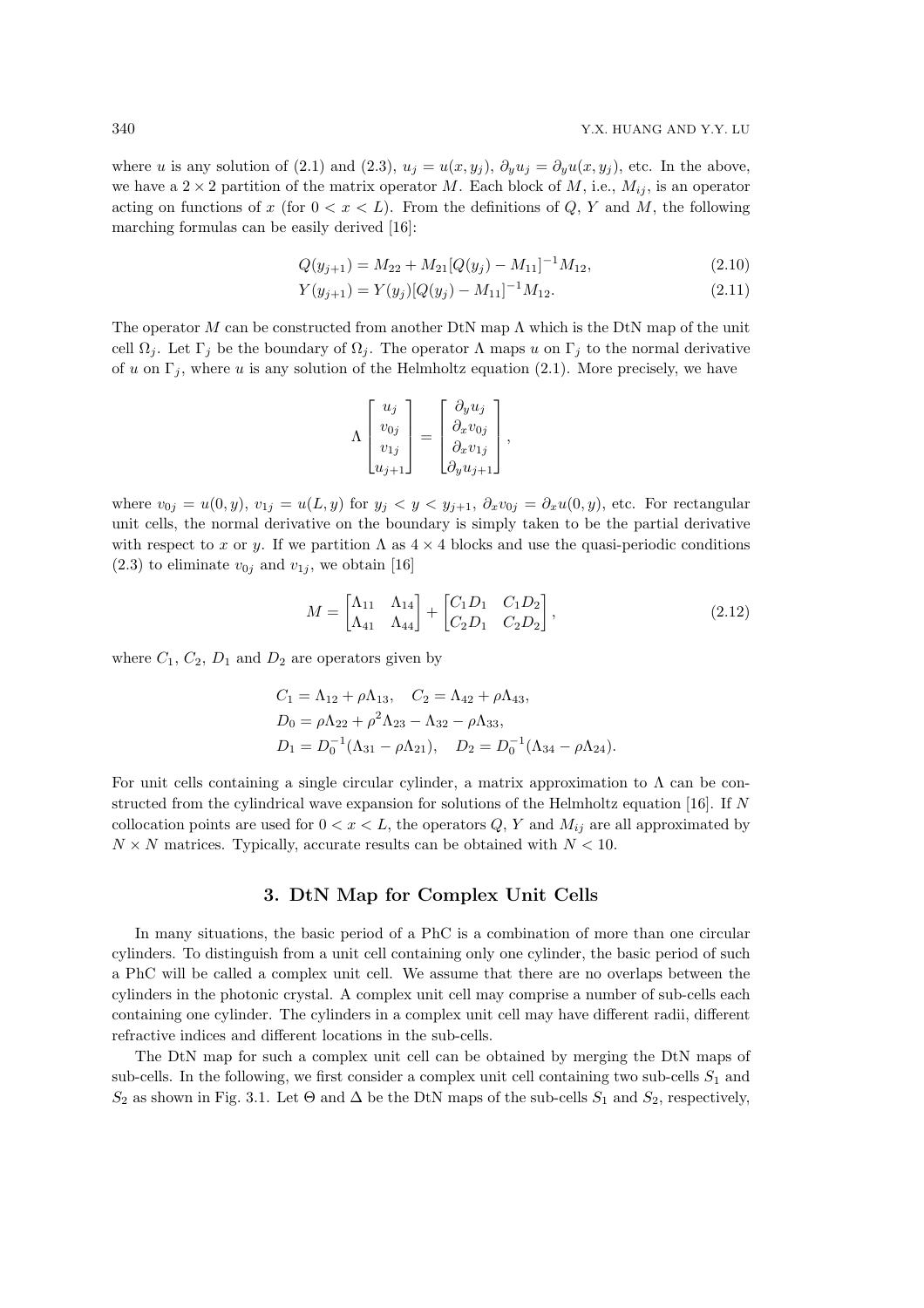

Fig. 3.1. A complex unit cell containing two sub-cells.

i.e.,

$$
\Theta\begin{bmatrix} u_1 \\ v_1 \\ v_2 \\ u_2 \end{bmatrix} = \begin{bmatrix} \partial_y u_1 \\ \partial_x v_1 \\ \partial_x v_2 \\ \partial_y u_2 \end{bmatrix}, \quad \Delta\begin{bmatrix} u_3 \\ v_3 \\ v_4 \\ u_4 \end{bmatrix} = \begin{bmatrix} \partial_y u_3 \\ \partial_x v_3 \\ \partial_x v_4 \\ \partial_y u_4 \end{bmatrix}, \tag{3.1}
$$

where  $u_j$  and  $v_j$ , for  $1 \leq j \leq 4$ , are the wave field u evaluated on the edges of the sub-cells. For the E polarization, both the field and its derivative are continuous. Therefore,

$$
v_2 = v_3, \quad \partial_x v_2 = \partial_x v_3. \tag{3.2}
$$

Using these conditions,  $v_2$  or  $v_3$  can be solved from the third equation of  $\Theta$  and the second equation of  $\Delta$  in (3.1). Inserting them into the remaining equations of (3.1), we obtain the following DtN map  $\Lambda$  for the complex unit cell:

$$
\Lambda = \begin{bmatrix} \Theta_{11} & 0 & \Theta_{12} & 0 & \Theta_{14} & 0 \\ 0 & \Delta_{11} & 0 & \Delta_{13} & 0 & \Delta_{14} \\ \Theta_{21} & 0 & \Theta_{22} & 0 & \Theta_{24} & 0 \\ 0 & \Delta_{31} & 0 & \Delta_{33} & 0 & \Delta_{34} \\ \Theta_{41} & 0 & \Theta_{42} & 0 & \Theta_{44} & 0 \\ 0 & \Delta_{41} & 0 & \Delta_{43} & 0 & \Delta_{44} \end{bmatrix} + \begin{bmatrix} \Theta_{13} \\ \Delta_{12} \\ \Theta_{23} \\ \Delta_{32} \\ \Theta_{43} \\ \Delta_{42} \end{bmatrix} H^{-1}G,
$$

where

$$
H = \Delta_{22} - \Theta_{33}, \quad G = [\Theta_{31}, -\Delta_{21}, \Theta_{32}, -\Delta_{23}, \Theta_{34}, -\Delta_{24}].
$$

The DtN map  $\Lambda$  acts on the column vector  $(u_1, u_3, v_1, v_4, u_2, u_4)^T$ . In the discrete case, the matrix  $H^{-1}G$  above can be obtained by solving a linear system with the coefficient matrix H. Since the size of the matrices is typically quite small, the merging of two DtN maps can be done efficiently.

The DtN map for a complex unit cell containing more than two cylinders can be calculated by using the above algorithm repeatedly. For the H polarization and when the media outside the cylinders in the two sub-cells are different, the above merging step must be modified to take care of a different interface condition.

## 4. General Lattice Structures

In our previous work [16], the transmission and reflection spectra are calculated for PhCs composed of a square or a rectangular lattice. In that case, the rectangular domain  $\Omega_i$  given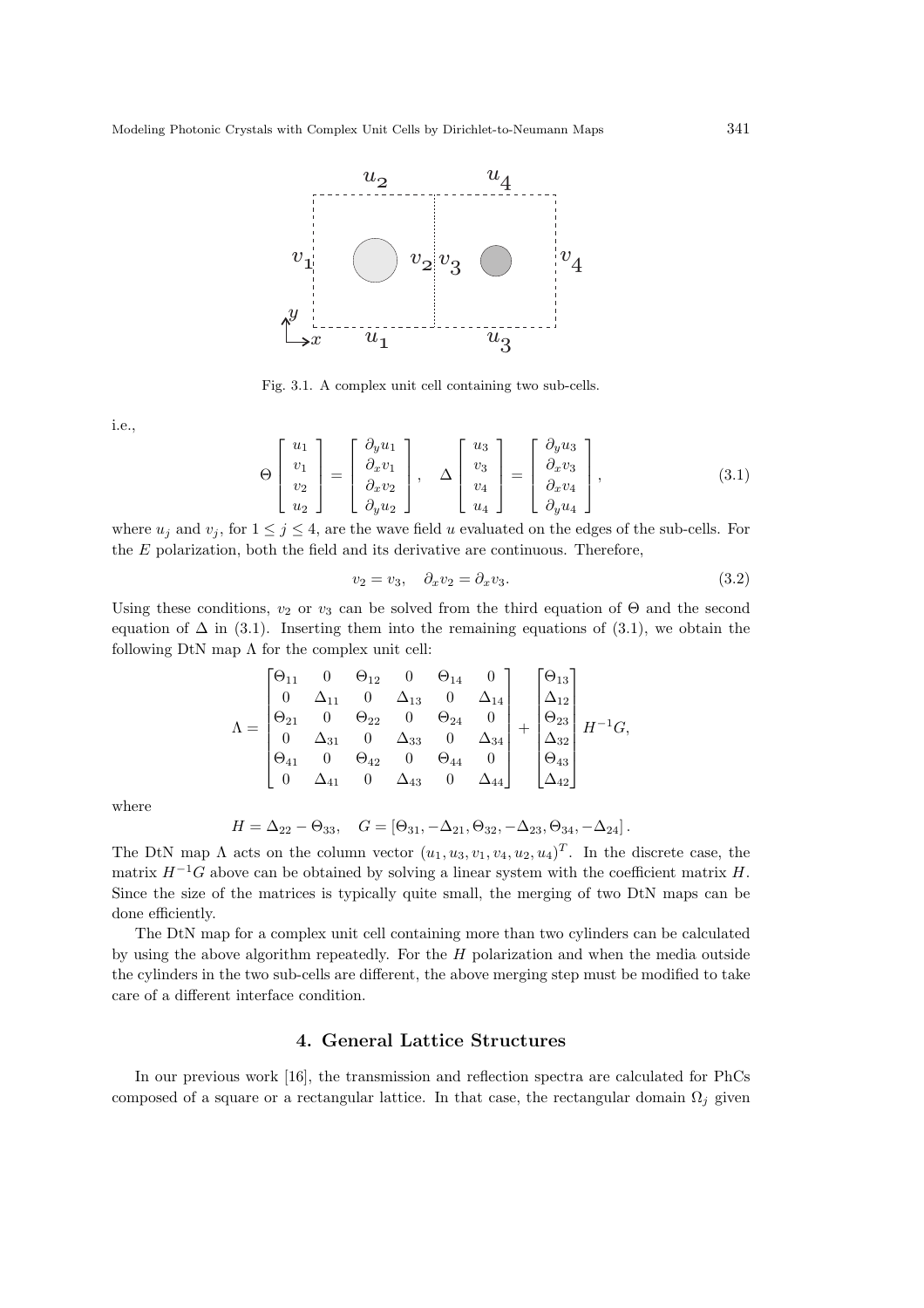

Fig. 4.1. The vertical strip  $\Omega$  of a four layered triangular lattice.

by  $0 < x < L$  and  $y_i < y < y_{i+1}$  corresponds to a unit cell containing a cylinder at its center. A general infinite PhC has two translation vectors  $\vec{a}_1$  and  $\vec{a}_2$ , such that

$$
n(\vec{x}) = n(\vec{x} + p_1\vec{a}_1 + p_2\vec{a}_2),
$$
\n(4.1)

where  $\vec{x} = (x, y)$ ,  $p_1$  and  $p_2$  are arbitrary integers. In this paper, we assume  $\vec{a}_1 = (L, 0)$  so that the structure is periodic in x with period L. For a non-rectangular lattice, the vector  $\vec{a}_2$ is not parallel to the y-axis. One possible approach is to work on the parallelogram domain whose edges are parallel to  $\vec{a}_1$  and  $\vec{a}_2$ , respectively. In that case, the domains  $\Omega_0, \Omega_1, \cdots$ , are identical parallelogram unit cells. However, an accurate DtN map of such a unit cell is difficult to obtain due to the loss of a symmetry. Besides, the x-derivative, rather than the true normal derivative, must be used on the oblique edges, since we need to make use of the quasi-periodic conditions.

We choose to work on the vertical strip  $\Omega$  given by  $0 < x < L$  and  $0 < y < D$  even for a non-rectangular lattice. In this case, the rectangular unit cell  $\Omega_i$  (for  $y_i < y < y_{i+1}$ ) may contain separated partial cylinders as shown in Fig. 4.1. For the important special case of a triangular lattice with  $\vec{a_2} = (L/2, \sqrt{3}L/2)$ , there are only two different types of cells: the standard one with a cylinder at the center and the other one with two half-cylinders attached to the vertical edges. If we approximate the DtN map  $\Lambda$  of  $\Omega_1$  (the second unit cell from bottom in Fig. 4.1), the result may not be satisfactory, since the vertical edges intersect with the cylinders. However, we notice that  $\Omega_1$  is just a horizontal translation of a standard unit cell containing the cylinder at its center. Furthermore, the DtN map  $\Lambda$  is not directly used in the operator marching scheme. In fact, it is only used (together with the quasi-periodic conditions) to obtain the reduced DtN map M. In the following, we show that the operator M for  $\Omega_1$  can be obtained from the corresponding operator of a standard unit cell directly.

Consider a general lattice vector  $\vec{a}_2$  and the unit cell  $\Omega_1$  given by  $0 < x < L$  and  $y_1 <$  $y < y_2$  as shown in Fig. 4.2. We look for the reduced DtN operator M that maps  $[u_1, u_2]^T$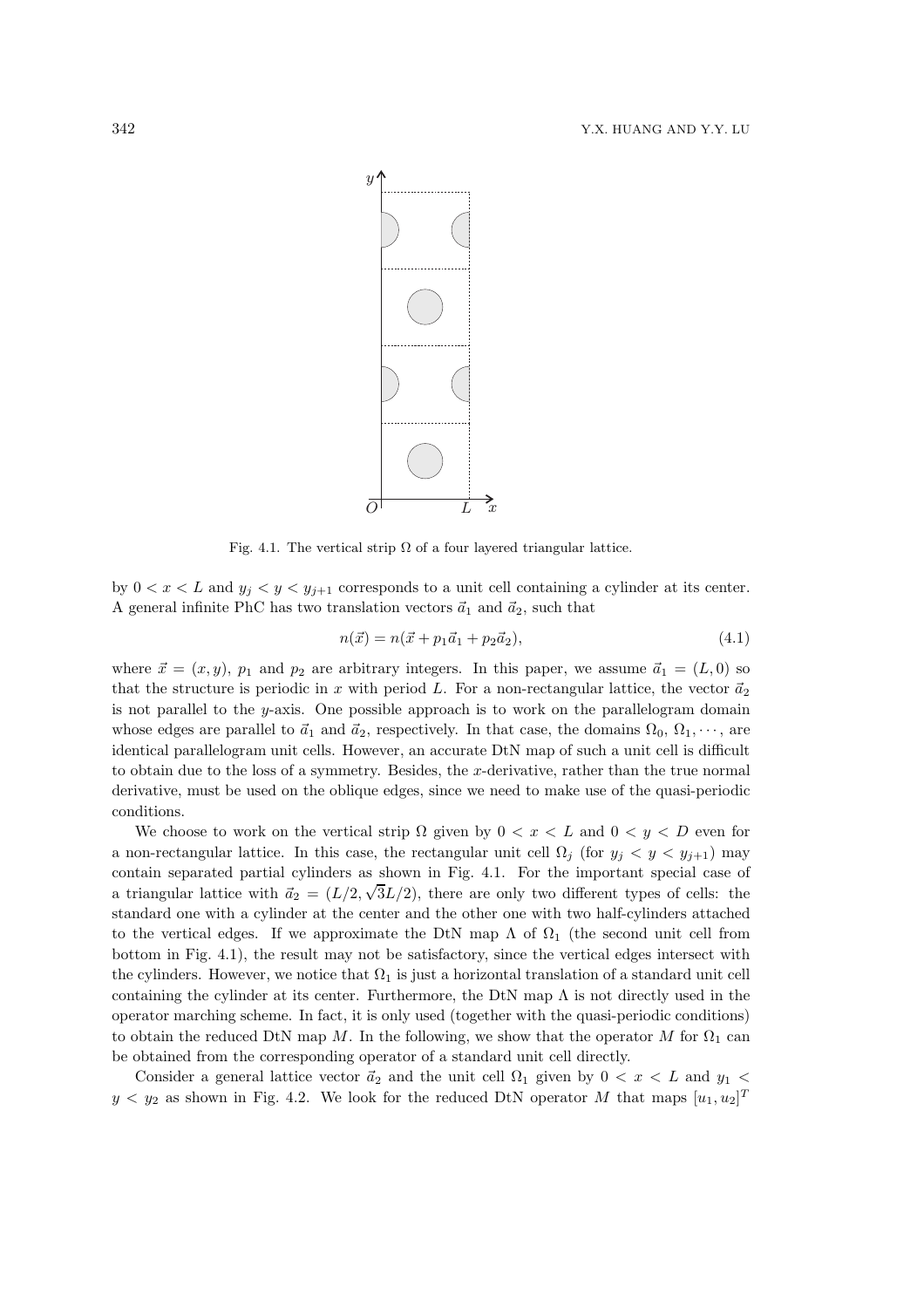

Fig. 4.2. The unit cell  $\Omega_1$  and its shifted cell  $\tilde{\Omega}_1$ .

to the y-derivative of u at  $y_1$  and  $y_2$ , where  $u_j = u(x, y_j)$  for  $j = 1, 2$  and  $0 < x < L$ . Let  $x = b \in (0, L)$  be the midpoint between two nearby cylinders, a standard unit cell  $\tilde{\Omega}_1$  is obtained if we shift  $\Omega_1$  horizontally by a distance of b. More precisely,  $\tilde{\Omega}_1$  is given by  $b < x < L + b$ and  $y_1 < y < y_2$ . Using a column vector notation, we let  $u_1 = [u_{11}, u_{12}]^T$  and  $u_2 = [u_{21}, u_{22}]^T$ , where  $u_{j1} = u(x, y_j)$  for  $0 < x < b$ ,  $u_{j2} = u(x, y_j)$  for  $b \le x < L$  and  $j = 1, 2$ . We also consider  $L < x < L + b$  and let  $u_{j3} = u(x, y_j)$  for  $L < x < L + b$  and  $j = 1, 2$ . From the quasi-periodic conditions, we have

$$
u_{j3} = \rho u_{j1}, \quad \text{for} \quad \rho = e^{i\alpha_0 L}.
$$

Let  $\tilde{M}$  be the reduced DtN map of the standard unit cell  $\tilde{\Omega}_1$  satisfying

$$
\tilde{M} \begin{bmatrix} u_{12} \\ u_{13} \\ u_{22} \\ u_{23} \end{bmatrix} = \frac{\partial}{\partial y} \begin{bmatrix} u_{12} \\ u_{13} \\ u_{22} \\ u_{23} \end{bmatrix},
$$
\n(4.2)

where  $\partial_y u_{jk}$  denotes  $\partial_y u$  evaluated at  $y_j$  in the corresponding interval of x. If we define an operator  $T$  such that

$$
T\begin{bmatrix} u_{j1} \\ u_{j2} \end{bmatrix} = \begin{bmatrix} u_{j2} \\ \rho u_{j1} \end{bmatrix} = \begin{bmatrix} u_{j2} \\ u_{j3} \end{bmatrix}, \quad j = 1, 2,
$$

and insert the above into Eq. (4.2), we obtain

$$
M = \begin{bmatrix} T & 0 \\ 0 & T \end{bmatrix}^{-1} \tilde{M} \begin{bmatrix} T & 0 \\ 0 & T \end{bmatrix},
$$

where M satisfies

$$
M\begin{bmatrix} u_1 \\ u_2 \end{bmatrix} = \frac{\partial}{\partial y} \begin{bmatrix} u_1 \\ u_2 \end{bmatrix}.
$$

If we write down the operators M and  $\tilde{M}$  in  $2 \times 2$  blocks, we have

$$
M_{ij} = T^{-1} \tilde{M}_{ij} T, \text{ for } i, j = 1, 2.
$$
 (4.3)

In the discrete case, if N sampling points are used for  $0 < x < L$ , the functions  $u_1$  and  $u_2$ are approximated by column vectors of length  $N$ , the operators  $M_{ij}$ ,  $\tilde{M}_{ij}$  and  $T$  become  $N \times N$ matrices. Furthermore, if the intervals  $(0, b)$  and  $(L, L+b)$  each contain  $N_1$  sample points, then for each j,  $u_{j1}$  and  $u_{j3}$  are column vectors of length  $N_1$  and  $u_{j2}$  is a column vector of length  $N_2 = N - N_1$ . The matrices T and  $T^{-1}$  correspond to simple permutations with scalings and their multiplications require  $\mathcal{O}(N^2)$  operations.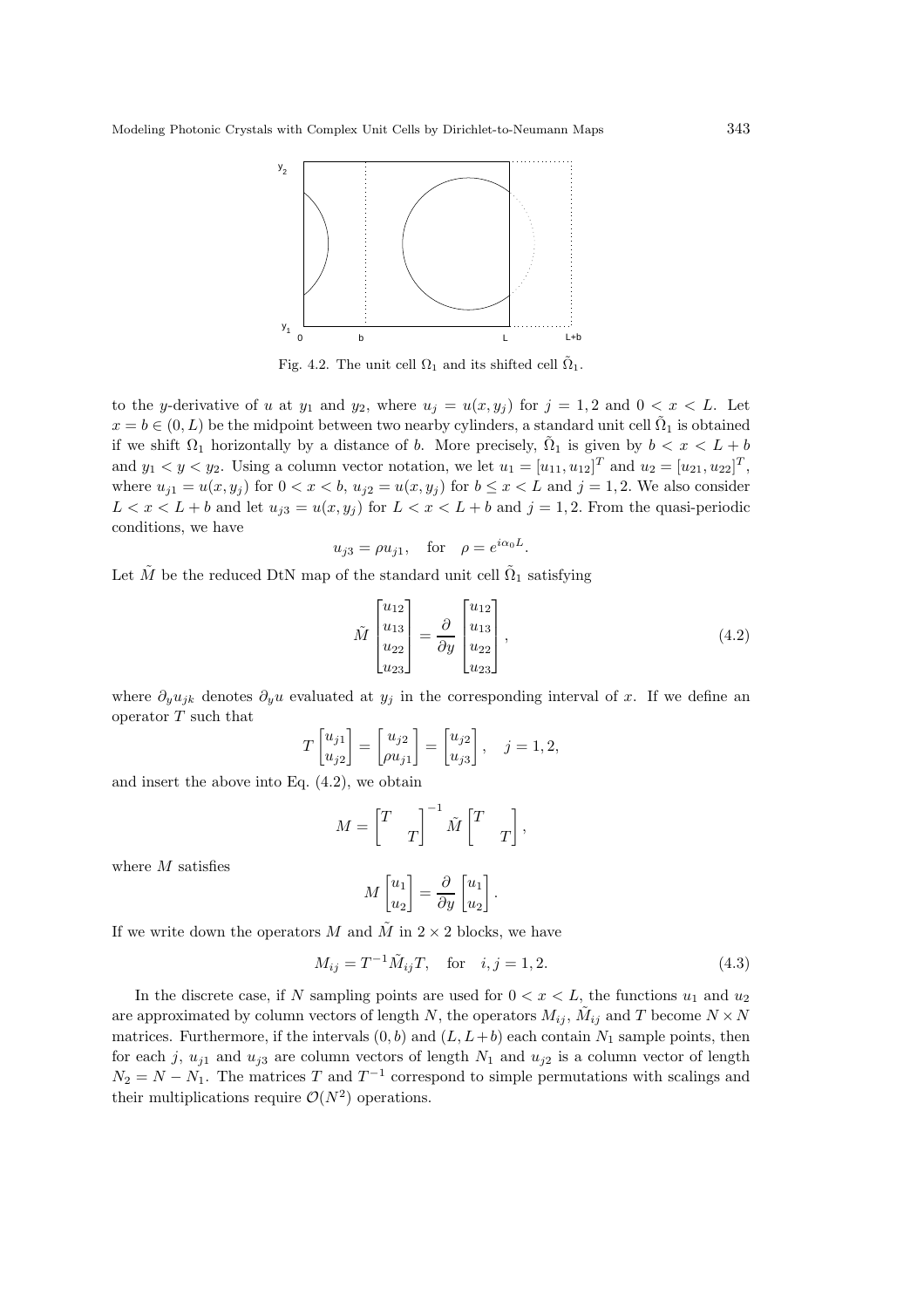### 5. Numerical Examples

To validate our method, we calculate the transmission and reflection spectra for a number of examples and compare our results with those published by other authors. We first consider an example studied by Kushta and Yasumoto in [20]. The structure consists of an array of dielectric cylinders, but there are two different kinds of cylinders and they are arranged periodically in the x direction as shown in Fig. 5.1. The radii of the large and smaller cylinders are  $r_a = 0.3L$ and  $r_b = 0.15L$ , respectively, where L is the period in the x direction. A small and a large cylinders are grouped together as a pair with no distance between them. The gap between two nearby pairs is 0.1L. The refractive indices of the larger and small cylinders are  $n_{1a} = \sqrt{2}$  and  $n_{1b}$ , respectively. The background medium is air with a refractive index  $n_0 = 1$ .



Fig. 5.1. An array of two different dielectric cylinders.

As indicated by the dashed lines in Fig. 5.1, we choose a complex unit cell containing two sub-cells with width 0.7L and 0.3L, respectively. The sub-cells are separated by vertical lines which are tangent to the surfaces of the cylinders. The height of the unit cell is chosen to be 0.7L. For this structure, we first calculate the DtN maps  $\Lambda_a$  and  $\Lambda_b$  for the two sub-cells following the cylindrical wave expansion technique described in [16], then combine  $\Lambda_a$  and  $\Lambda_b$  to obtain the DtN map  $\Lambda$  for the complex unit cell. After that, we calculate the reduced DtN map M and follow the operator marching scheme to find the transmission and reflection coefficients. In order to avoid the contact point of the two cylinders in a pair, we choose an even number of sampling points on the vertical edges. For the  $E$  polarization, we obtain the reflectivity curves of the structure for  $n_{1b} = \sqrt{2}$  and  $n_{1b} = \sqrt{2.5}$  as shown in Fig. 5.2. In these calculations, we have used 8 points on the vertical edges and  $N = 12$  points on the horizontal edges of the complex unit cell. On the horizontal edges of the two sub-cells, the numbers of sampling points are 8 and 4, respectively. Our results are in good agreement with those obtained by Kashta and Yasumoto based on a sophisticated lattice sums technique [20]. Since the wave field near the contact points of the cylinders is quite complicated, a finite element method may require many elements to resolve the details.

For a general non-rectangular lattice, a shifting strategy for constructing the reduced DtN map M is presented in Section 4. To demonstrate the capability of this scheme, we consider an example first studied by Sakoda in [21]. The structure consists of a triangular lattice of air holes in a dielectric medium with the refractive index  $n_2 = \sqrt{2.72}$ . In the y direction, the dielectric medium is finite and there are 14 layers of air holes as shown in Fig. 5.3. The radius of the circular air holes is 0.431L. The distance from the boundary of the background medium to the surface of the out-most layer of air holes is 0.778L. For this problem, we use rectangular unit cells of size  $L \times (\sqrt{3}/2) L$  as shown in Fig. 5.3. Notice that the horizontal lines separating different layers do not intersect with the air holes. In addition to the 14 layers containing the air holes, two more layers are needed to account for the extra dielectric medium beyond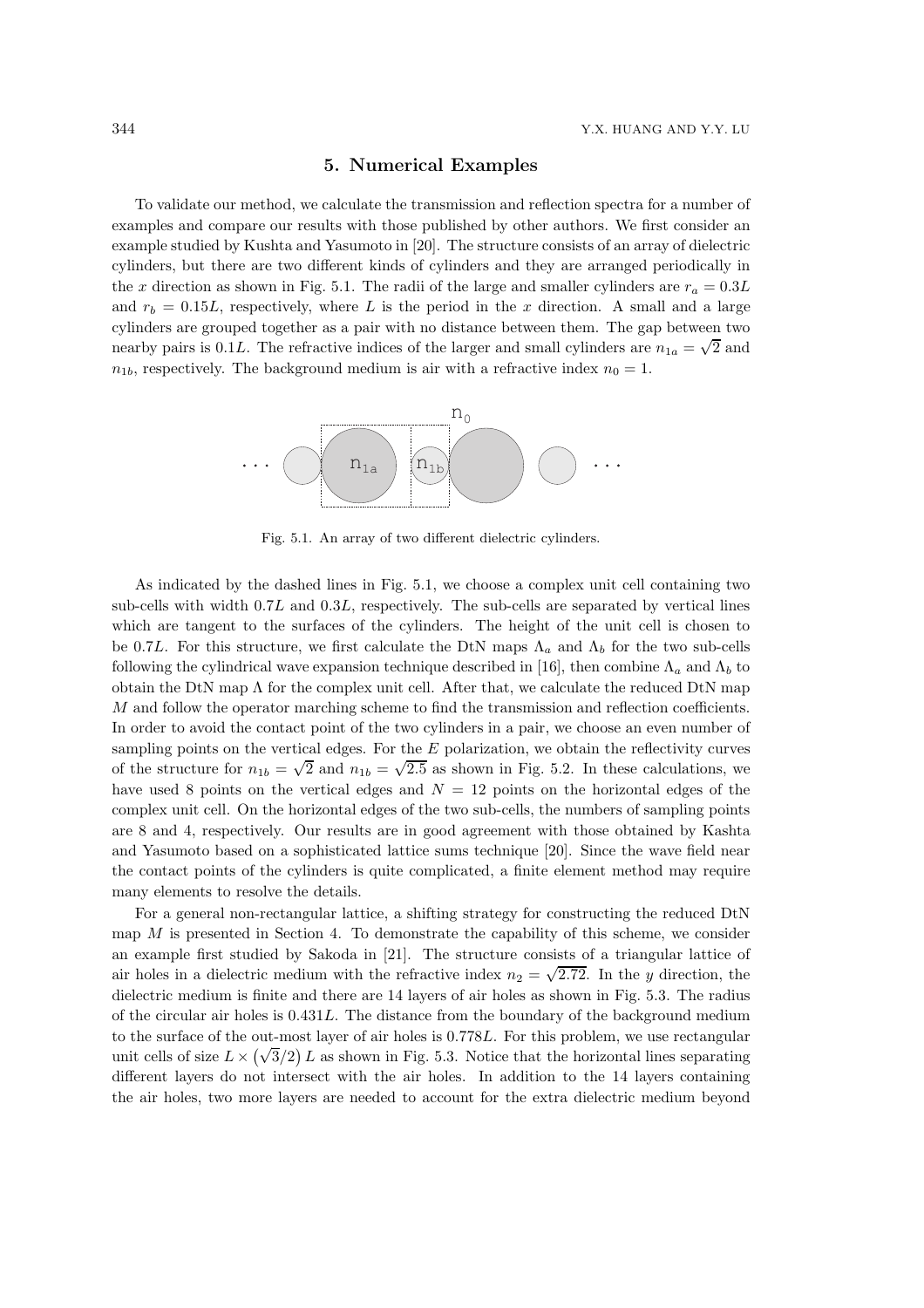

Fig. 5.2. Reflectivity of an array of two different dielectric cylinders.



Fig. 5.3. A triangular lattice of air holes in a dielectric medium.

the out-most layers of air holes. Using our method with  $N = 8$  and  $N = 10$ , we obtain the transmission spectrum of a plane incident wave shown Fig. 5.4. Our results agree with those of Sakoda [21], who used a plane wave expansion method with 1530 plane waves.

Finally, we consider a triangular lattice with two different types of cylinders. The structure was first analyzed by Amemiya and Ohtaka [22] using a cylindrical wave expansion method. As shown in Fig. 5.5, it consists of 24 layers of dielectric cylinders arranged in a triangular lattice of lattice constant L. The structure is periodic in the  $x$  direction with a period of  $3L$ . A complex unit cell of the structure is shown in Fig. 5.5 as the diamond region containing nine cylinders. The cylinders in the complex unit cell include eight small ones with radius 0.2L and one large cylinder with radius  $0.3L$  at the center. The 24 layers of cylinders comprise 8 layers of the complex unit cells. The background medium is air  $(n_2 = 1.0)$ . We denote the refractive indices of the smaller and lager cylinders by  $n_1$  and  $n_{1c}$ , respectively.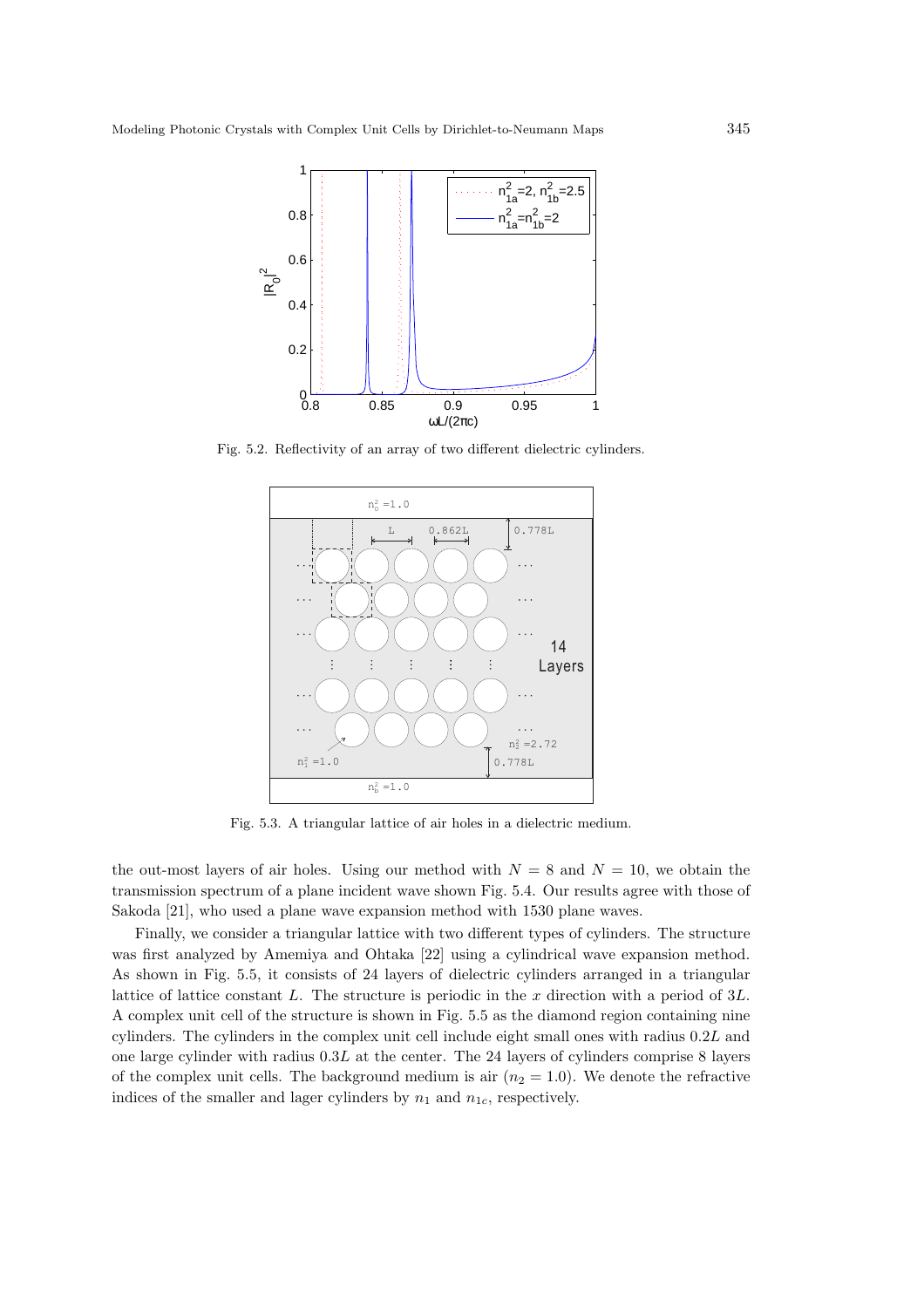

Fig. 5.4. Transmittance of a dielectric medium with 14 layers of air holes.



Fig. 5.5. A stack of two different dielectric cylinders in a triangular lattice.

In our implementation, we use the vertical strip  $\Omega$  that covers one period in the x direction and all 24 layers in the y direction. Therefore,  $\Omega$  is a rectangle of size  $(3L) \times (12\sqrt{3}L)$ . Although the structure has a complex unit cell containing three layers, it is easier to work with one layer a time. Let the 24 layers be separated by  $y_j = j\sqrt{3}L/2$  for  $j = 0, 1, 2, \dots, 24$ . To march the operators Q and Y from  $y_j$  to  $y_{j+1}$ , we need the reduced DtN map M for this layer. As shown in Fig. 5.5, the one-layer cell  $\Omega_j$  given by  $0 < x < 3L$  and  $y_j < y < y_{j+1}$  contains either three small cylinders or one large and two small cylinders. Furthermore, a small cylinder may be replaced by two small half-cylinders. Using the merging technique described in Section 3, we can calculate the DtN map  $\Lambda$  for a one-layer cell containing three cylinders from the DtN maps of the sub-cells containing only one cylinder at its center. From the DtN map  $\Lambda$ , we can obtain the reduced DtN map M using the quasi-periodicity of the solution. Notice that  $\rho$  in Eq. (2.3) is now given by  $\rho = e^{i3\alpha_0 L}$ , since the period in x is 3L. For the cells with half-cylinders attached to the vertical edges, we can construct the reduced  $DtN$  map M using the shifting technique described in Section 4. Since there are four different types of one-layer cells, the reduced DtN map  $M$  has four different cases.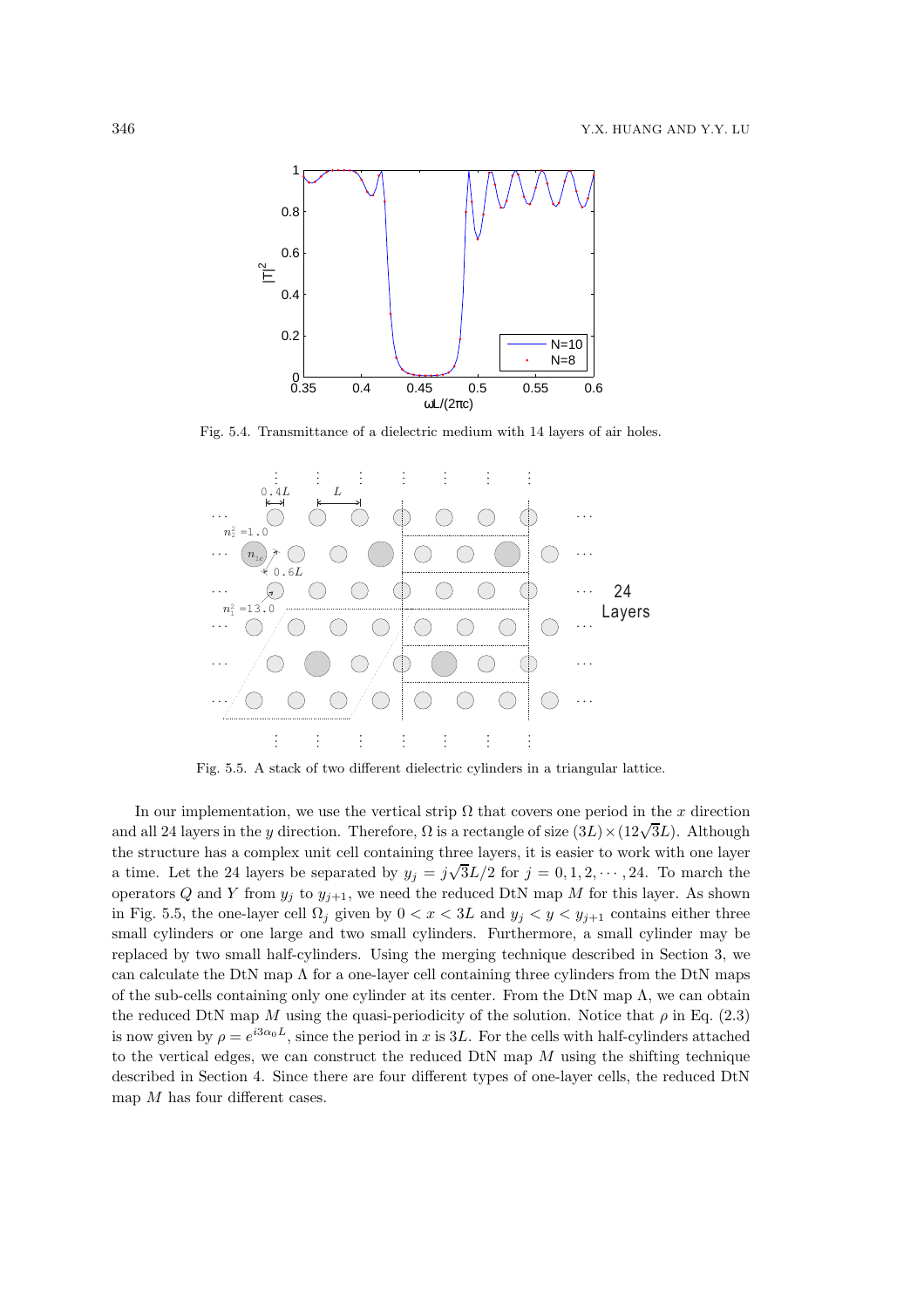

Fig. 5.6. Transmittance of 24 layers of two different dielectric cylinders in a triangular lattice with  $n_1^2 = n_{1c}^2 = 13.$ 



Fig. 5.7. Same as Fig. 5.6, except with  $n_{1c}^2 = 13 + 0.02i$  (top) and  $n_{1c}^2 = 13 + 0.05i$  (bottom).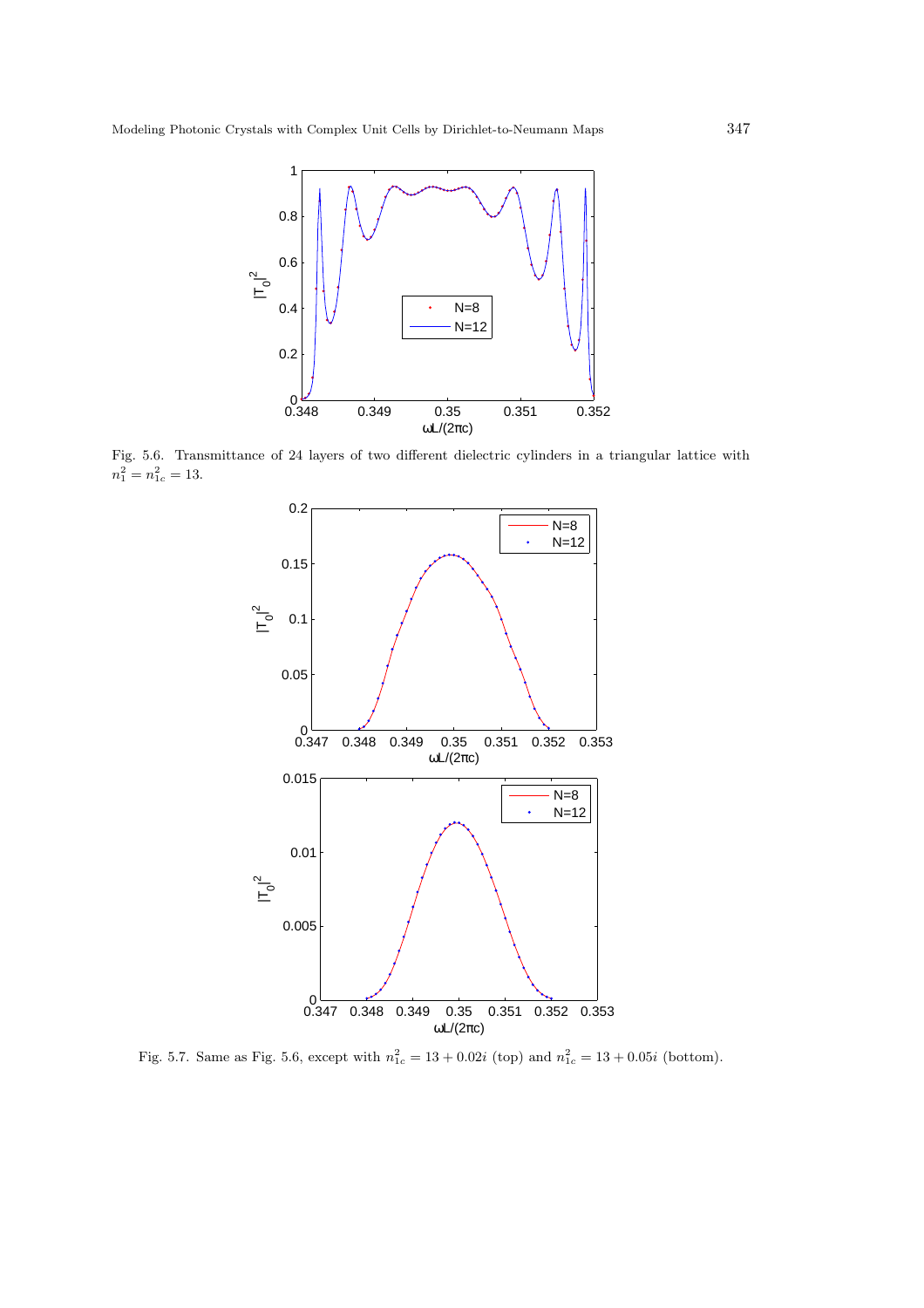For  $n_1^2 = n_{1c}^2 = 13$ , we calculate the transmission spectrum of this structure with  $N = 8$  and  $N = 12$ , where N is the number of sampling points for a horizontal distance of L. The operators Q and Y are approximated by  $(3N) \times (3N)$  matrices. Our results are shown in Fig. 5.6 and they agree well with those given in [22]. Next, we consider the effect of material loss in the large cylinders. The refractive index of the small cylinders is unchanged, but a small imaginary part is added to the dielectric constant  $n_{1c}^2$  of the large cylinders. In Fig. 5.7, we show the transmission spectra for  $n_{1c}^2 = 13 + 0.02i$  and  $n_{1c}^2 = 13 + 0.05i$ . Our results are consistent with those of Amemiya and Ohtaka [22].

#### 6. Conclusion

Due to the periodicity of photonic crystals, it is possible to develop efficient algorithms that utilize the information of a unit cell to avoid repeated calculations on different cells. For two dimensional photonic crystals which are finite in one direction, we have previously developed such a method based on the Dirichlet-to-Neumann (DtN) map of a unit cell for computation of the transmission and reflection spectra [16]. The DtN map of the unit cell is also useful for band structure calculations [23]. The method in [16] deals with photonic crystals composed of a square or rectangular lattice of cylinders. In this paper, the method is extended to more complicated photonic crystals with a unit cell containing a number of possibly different cylinders (such a cell is referred to as a complex unit cell in this paper). We also present a practical method for handling general lattice structures. For a simple unit cell containing a circular cylinder, the DtN map can be constructed by a cylindrical wave expansion [16]. For non-circular cylinders, the DtN map can be calculated by a boundary integral equation method [24]. In Section 3, a merging technique is developed to find the DtN map of a complex unit cell. For a nonrectangular lattice, a simple shifting technique is developed for computing the reduced DtN map M. This allows us to solve the scattering problem in a rectangular domain covering one period of the structure in the infinite periodic direction.

The DtN map  $\Lambda$  of a unit cell can be used to derive the reduced DtN map M through an elimination process based on the quasi-periodicity of the wave field. The operator  $M$  is used to march the global DtN map  $Q$  and the fundamental solution operator Y from one side of the structure to another. The reflected and transmitted waves are then constructed from the final  $Q$  and  $Y$ . Due to the semi-analytic nature of these operators, they can be accurately approximated by small matrices. The size of these matrices is related to the number of sampling points on edges of the unit cells. Fast convergence as the number of sampling points increases was observed in [16]. In this paper, we obtain transmission and reflection curves that are in good agreement with those obtained by other authors using only a small number of sampling points.

#### References

- [1] J.D. Joannopoulos, R.D. Meade and J.N. Winn, Photonic Crystals: Molding the Flow of Light, Princeton University Press, Princeton, NJ, 1995.
- [2] J. Chandezon, M.T. Dupuis, G. Cornet and D. Maystre, Multicoated gratings a differential formalism applicable in the entire optical-region, J. Opt. Soc. Am.,  $72$  (1982), 839-846.
- [3] M.G. Moharam and T.K. Gaylord, Diffraction analysis of dielectric surface-relief gratings, J. Opt. Soc. Am. A, **72** (1982), 1385-1392.